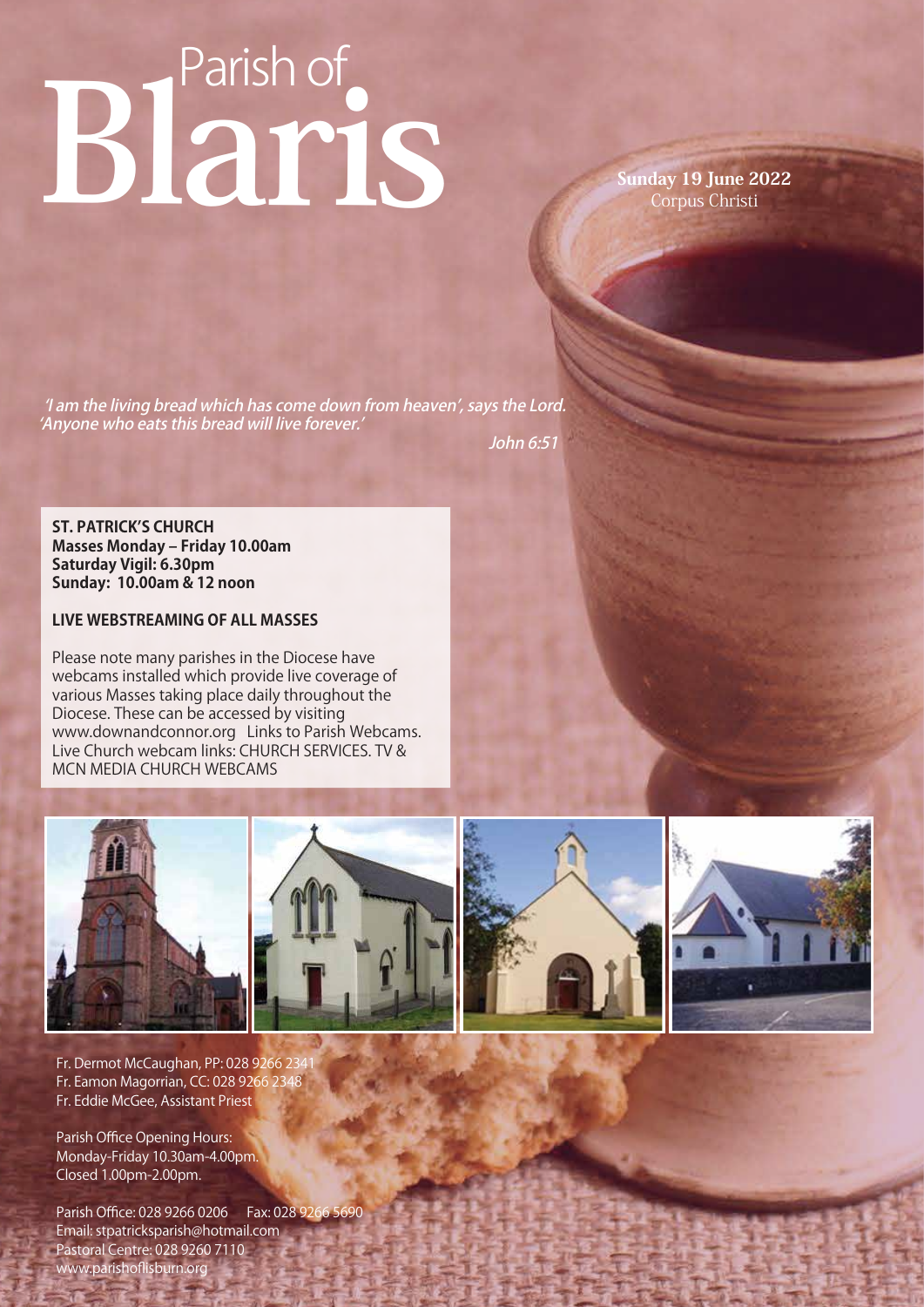# INTRODUCTORY RITES

#### *Congregation stands*

**Entrance Hymn or Entrance Antiphon Cf. Ps 80:17** 

Lord, have mercy.

| All: | He fed them with the finest wheat            |
|------|----------------------------------------------|
|      | and satisfied them with honey from the rock. |

# GREETING

|         | Priest: In the name of the Father, and of the Son, and<br>of the Holy Spirit. |
|---------|-------------------------------------------------------------------------------|
| All:    | Amen                                                                          |
| Priest: | The Lord be with you.                                                         |
| All:    | And with your spirit.                                                         |

- Priest: Brothers and sisters, let us acknowledge our sins, and so prepare ourselves to celebrate the sacred mysteries.
- All: **I confess to almighty God and to you, my brothers and sisters, that I have greatly sinned, in my thoughts and in my words, in what I have done and in what I have failed to do,**

#### *Striking your breast as you say:*

 **through my fault, through my fault, through my most grievous fault; therefore I ask blessed Mary ever-Virgin, all the Angels and Saints, and you, my brothers and sisters, to pray for me to the Lord our God.**

Priest: May almighty God have mercy on us, forgive us our sins, and bring us to everlasting life.<br>All: **Amen** All: **Amen**

 Lord, have mercy. **Lord, have mercy.** Christ, have mercy. **Christ, have mercy.**

## **GLORIA**

All: **Glory to God in the highest, and on earth peace to people of good will.**

> **We praise you, we bless you, we adore you, we glorify you, we give you thanks for your great glory, Lord God, heavenly King, O God, almighty Father.**

 **Lord Jesus Christ, Only Begotten Son, Lord God, Lamb of God, Son of the Father, you take away the sins of the world, have mercy on us; you take away the sins of the world, receive our prayer; you are seated at the right hand of the Father, have mercy on us.**

 **For you alone are the Holy One, you alone are the Lord, you alone are the Most High, Jesus Christ, with the Holy Spirit, in the glory of God the Father. Amen.**

#### THE COLLECT

#### Priest: Let us pray.

#### *Pause for silent prayer*

Priest: O God, who in this wonderful Sacrament have left us a memorial of your Passion, grant us, we pray, so to revere the sacred mysteries of your Body and Blood that we may always experience in ourselves the fruits of your redemption. Who live and reign with God the Father in the unity of the Holy Spirit, one God, for ever and ever.<br>All: **Amen.** 

#### Amen.

# PENITENTIAL ACT **THE LITURGY OF THE WORD**

*Congregation Sits*

#### FIRST READING

A reading from the book of Genesis 14:18-20

Melchizedek king of Salem brought bread and wine; he was a priest of God Most High. He pronounced this blessing:

> ʻBlessed be Abraham by God Most High, creator of heaven and earth, and blessed be God Most High for handing over your enemies to you.'

And Abraham gave him a tithe of everything.

# The word of the Lord<br>All: **Thanks be to God.**

**Thanks be to God.** 

#### RESPONSORIAL PSALM Ps 109:1-4. R v.4

#### **(R) You are a priest for ever, a priest like Melchizedek of old.**

- 1. The Lord's revelation to my Master: ʻSit on my right: I will put your foes beneath your feet.' **(R)**
- 2. The Lord will send from Zion your sceptre of power: rule in the midst of all your foes. **(R)**
- 3. A prince from the day of your birth on the holy mountains; from the womb before the daybreak I begot you. **(R)**
- 4. The Lord has sworn an oath he will not change. ʻYou are a priest for ever, a priest like Melchizedek of old.' **(R)**

# SECOND READING

A reading from the first letter of St Paul to the Corinthians 11:23-26

This is what I received from the Lord, and in turn passed on to you: that on the same night that he was betrayed, the Lord Jesus took some bread, and thanked God for it and broke it, and he said, ʻThis is my body, which is for you; do this as a memorial of me.' In the same way he took the cup after supper, and said, ʻThis cup is the new covenant in my blood. Whenever you drink it, do this as a memorial of me.' Until the Lord comes, therefore, every time you eat this bread and drink this cup, you are proclaiming his death.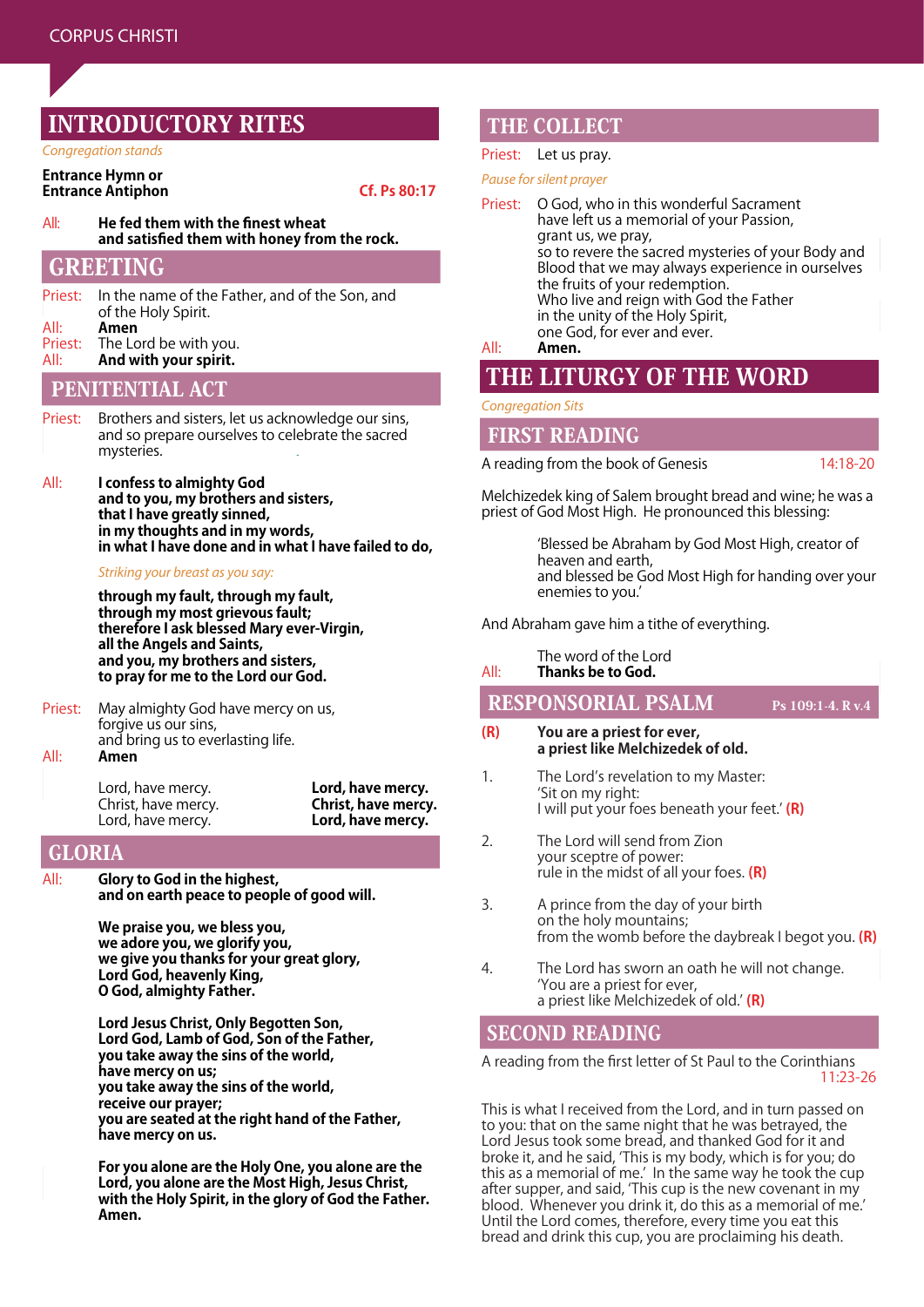#### The word of the Lord.<br>All: **Thanks be to God**. Thanks be to God.

#### SEQUENCE (Shorter Form)

Behold the bread of angels, sent For pilgrims in their banishment, The bread for God's true children meant,

 That may not unto dogs be given: Oft in the olden types foreshowed; In Isaac on the altar bowed, And in the ancient paschal food, And in the manna sent from heaven.

Come then, good shepherd, bread divine, Still show to us thy mercy sign; Oh, feed us still, still keep us thine; So may we see thy glories shine In fields of immortality;

O thou, the wisest, mightiest, best, Our present food, our future rest, Come, make us each thy chosen guest, Co-heirs of thine, and comrades blest With saints whose dwelling is with thee.

#### *Congregation stands*

#### **ACCLAMATION Jn 6:51-52**

All: **Alleluia, alleluia! I am the living bread, which has come down from heaven, says the Lord. Anyone who eats this bread will live for ever. Alleluia!**

#### GOSPEL

| All: | Priest: The Lord be with you.<br>And with your spirit. |             |
|------|--------------------------------------------------------|-------------|
|      | Priest: A reading from the holy                        |             |
|      | Gospel according to Luke                               | $9:11 - 17$ |
| All: | Glory to you, O Lord.                                  |             |

Jesus made the crowds welcome and talked to them about the kingdom of God; and he cured those who were in need of healing.

 It was late afternoon when the Twelve came to him and said, ʻSend the people away, and they can go to the villages and farms round about to find lodging and food; for we are in a lonely place here.' He replied, ʻGive them something to eat yourselves.' But they said, ʻWe have no more than five loaves and two fish, unless we are to go ourselves and buy food for all these people.' For there were about five thousand men. But he said to his disciples, ʻGet them to sit down in parties of about fifty.' They did so and made them all sit down. Then he took the five loaves and the two fish, raised his eyes to heaven, and said the blessing over them; then he broke them and handed them to his disciples to distribute among the crowd. They all ate as much as they wanted, and when the scraps remaining were collected they filled twelve baskets.

#### The Gospel of the Lord.<br>All: **Praise to you Lord Jesu** All: **Praise to you Lord Jesus Christ.**

*Congregation sits*

**HOMILY** 

*Congregation stands*

# THE CREED

All: **I believe in one God, the Father almighty, maker of heaven and earth, of all things visible and invisible.**

 **I believe in one Lord Jesus Christ, the Only Begotten Son of God, born of the Father before all ages. God from God, Light from Light, true God from true God, begotten, not made, consubstantial with the Father; through him all things were made. For us and for our salvation he came down from heaven,**

*(bow your head up to the words 'and became man')*

 **and by the Holy Spirit was incarnate of the Virgin Mary, and became man.**

 **For our sake he was crucified under Pontius Pilate, he suffered death and was buried, and rose again on the third day in accordance with the Scriptures. He ascended into heaven and is seated at the right hand of the Father.**

 **He will come again in glory to judge the living and the dead and his kingdom will have no end.**

 **I believe in the Holy Spirit, the Lord, the giver of life, who proceeds from the Father and the Son, who with the Father and the Son is adored and glorified, who has spoken through the prophets.**

 **I believe in one, holy, catholic and apostolic Church. I confess one Baptism for the forgiveness of sins and I look forward to the resurrection of the dead and the life of the world to come. Amen.**

## PRAYER OF THE FAITHFUL

#### *Congregation sits*

# THE LITURGY OF THE EUCHARIST

#### Offertory Procession

*The gifts of bread and wine which will become the Lord's body and blood are brought to the altar. The celebrant raises the host on the paten saying:*

Priest: Blessed are you, Lord God of all creation, for through your goodness we have received the bread we offer you: fruit of the earth and work of human hands, it will become for us the bread of life.

#### All: **Blessed be God for ever.**

*The celebrant pours wine and a little water into the chalice, saying quietly:*

Priest: By the mystery of this water and wine may we come to share in the divinity of Christ who humbled himself to share in our humanity.

> *The celebrant then raises the chalice above the altar and says:*

 Blessed are you, Lord God of all creation, for through your goodness we have received the wine we offer you: fruit of the vine and work of human hands, it will become our spiritual drink.

All: **Blessed be God for ever.**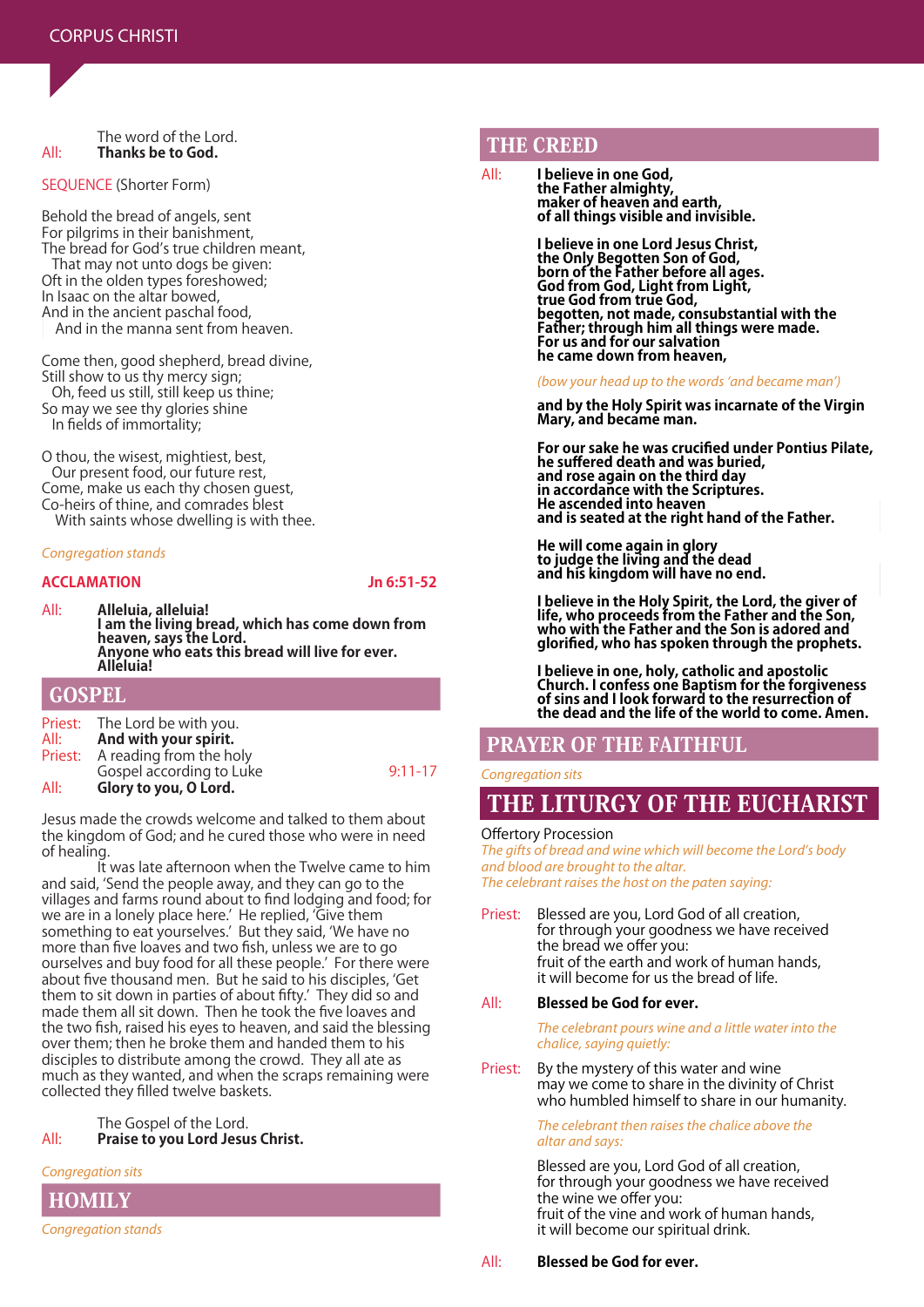#### *Bowing, the celebrant says quietly:*

Priest: With humble spirit and contrite heart may we be accepted by you, O Lord, and may our sacrifice in your sight this day be pleasing to you, Lord God.

 *Then the celebrant washes his hands, saying quietly:*

Wash me, O Lord, from my iniquity and cleanse me from my sin.

 Pray, brothers and sisters, that my sacrifice and yours may be acceptable to God, the almighty Father.

All: **May the Lord accept the sacrifice at your hands for the praise and glory of his name, for our good and the good of all his holy Church.**

#### PRAYER OVER THE OFFERINGS

Priest: Grant your Church, O Lord, we pray, the gifts of unity and peace, whose signs are to be seen in mystery in the offerings we here present. Through Christ our Lord.<br>All: **Amen** 

#### All: **Amen**

#### *Congregation stands*

#### EUCHARISTIC PRAYER III

- Priest: The Lord be with you.<br>All: **And with your spirit.** And with your spirit.
- Priest: Lift up your hearts.<br>All: **We lift them up to** We lift them up to the Lord.
- Priest: Let us give thanks to the Lord our God.<br>All: **It is right and just.** It is right and just.

#### **PREFACE (The Fruits of the Most Holy Eucharist)**

Priest: It is truly right and just, our duty and our salvation, always and everywhere to give you thanks, Lord, holy Father, almighty and eternal God, through Christ our Lord.

> For at the Last Supper with his Apostles, established for the ages to come the saving memorial of the Cross, he offered himself to you as the unblemished Lamb, the acceptable gift of perfect praise.

 Nourishing your faithful by this sacred mystery, you make them holy, so that the human race, bounded by one world, may be enlightened by one faith and united by one bond of charity.

 And so, we approach the table of this wondrous Sacrament, so that, bathed in the sweetness of your grace, we may pass over to the heavenly realities here foreshadowed.

 Therefore, all creatures of heaven and earth sing a new song in adoration, and we, with all the hosts of Angels, cry out, and without end we acclaim:

#### **ACCLAMATION**

All: **Holy, Holy, Holy Lord God of hosts. Heaven and earth are full of your glory. Hosanna in the highest. Blessed is he who comes in the name of the Lord. Hosanna in the highest.**

#### *Congregation kneels*

Priest: You are indeed Holy, O Lord, and all you have created rightly gives you praise, for through your Son our Lord Jesus Christ, by the power and working of the Holy spirit, you give life to all things and make them holy, and you never cease to gather a people to yourself, so that from the rising of the sun to its setting a pure sacrifice may be offered to your name.

> Therefore, O Lord, we humbly implore you: by the same Spirit graciously make holy these gifts we have brought to you for consecration, that they may become the Body and  $+$  Blood of your Son our Lord Jesus Christ, at whose command we celebrate these mysteries.

 For on the night he was betrayed he himself took bread, and, giving you thanks, he said the blessing, broke the bread and gave it to his disciples, saying:

 TAKE THIS, ALL OF YOU, AND EAT OF IT, FOR THIS IS MY BODY WHICH WILL BE GIVEN UP FOR YOU.

 In a similar way, when supper was ended, he took the chalice and, giving you thanks, he said the blessing, and gave the chalice to his disciples, saying:

 TAKE THIS, ALL OF YOU, AND DRINK FROM IT, FOR THIS IS THE CHALICE OF MY BLOOD, THE BLOOD OF THE NEW AND ETERNAL COVENANT, WHICH WILL BE POURED OUT FOR YOU AND FOR MANY FOR THE FORGIVENESS OF SINS.

DO THIS IN MEMORY OF ME.

Priest: The mystery of faith.

#### All: **When we eat this Bread and drink this Cup, we proclaim your Death, O Lord, until you come again.**

Priest: Therefore, O Lord, as we celebrate the memorial of the saving Passion of your Son, his wondrous Resurrection and Ascension into heaven, and as we look forward to his second coming, we offer you in thanksgiving this holy and living sacrifice.

> Look, we pray, upon the oblation of your Church and, recognising the sacrificial Victim by whose death you willed to reconcile us to yourself, grant that we, who are nourished by the Body and Blood of your Son and filled with his Holy Spirit, may become one body, one spirit in Christ.

 May he make of us an eternal offering to you, so that we may obtain an inheritance with your elect, especially with the most Blessed Virgin Mary, Mother of God, with blessed Joseph, her spouse, with your blessed Apostles and glorious Martyrs with Saint Patrick and with all the Saints, on whose constant intercession in your presence we rely for unfailing help.

 May this Sacrifice of our reconciliation, we pray, O Lord, advance the peace and salvation of all the world. Be pleased to confirm in faith and charity your pilgrim Church on earth, with your servant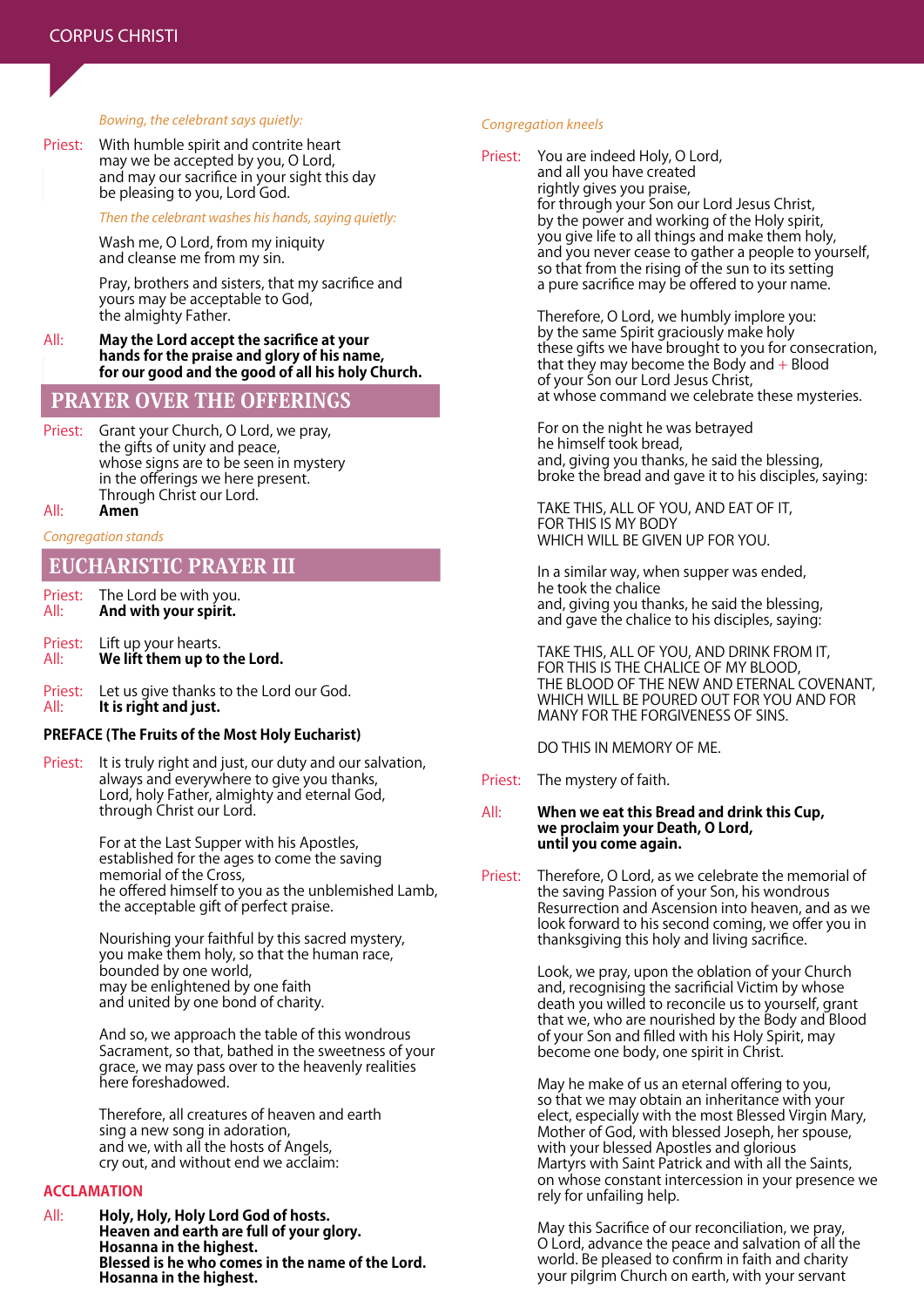Francis our Pope and N. our Bishop, the Order of Bishops, all the clergy, and the entire people you have gained for your own.

 Listen graciously to the prayers of this family, whom you have summoned before you: in your compassion, O merciful Father, gather to yourself all your children scattered throughout the world. To our departed brothers and sisters and to all who were pleasing to you at their passing from this life, give kind admittance to your kingdom. There we hope to enjoy for ever the fullness of your glory through Christ our Lord, through whom you bestow on the world all that is good.

Priest: Through him, and with him, and in him, O God, almighty Father, in the unity of the Holy Spirit, all glory and honour is yours, for ever and ever.<br>All: **Amen.** Amen.

#### *Congregation stands*

# THE COMMUNION RITE

- Priest: At the Saviour's command and formed by divine teaching, we dare to say:
- All: **Our Father, who art in heaven, hallowed be thy name; thy kingdom come, thy will be done on earth as it is in heaven. Give us this day our daily bread, and forgive us our trespasses, as we forgive those who trespass against us; and lead us not into temptation, but deliver us from evil.**
- Priest: Deliver us, Lord, we pray, from every evil, graciously grant peace in our days, that, by the help of your mercy, we may be always free from sin and safe from all distress, as we await the blessed hope and the coming of our Saviour, Jesus Christ.

#### All: **For the kingdom, the power and the glory are yours now and for ever.**

Priest: Lord Jesus Christ, who said to your Apostles: Peace I leave you, my peace I give you, look not on our sins, but on the faith of your Church, and graciously grant her peace and unity in accordance with your will. Who live and reign for ever and ever.<br>All: **Amen**. All: **Amen**.

- Priest: The peace of the Lord be with you always.<br>All: **And with your spirit.** And with your spirit.
- Priest: May this mingling of the Body and Blood of our Lord Jesus Christ bring eternal life to us who receive it.
- All: **Lamb of God, you take away the sins of the world, have mercy on us. Lamb of God, you take away the sins of the world, have mercy on us. Lamb of God, you take away the sins of the world, grant us peace.**

## *Congregation kneels*

*The celebrant says quietly:*

May the receiving of your Body and Blood, Lord Jesus Christ, not bring me to judgment and condemnation, but through your loving mercy be for me protection in mind and body and a healing remedy.

#### INVITATION TO HOLY COMMUNION

Priest: Behold the Lamb of God, behold him who takes away the sins of the world. Blessed are those called to the supper of the Lamb.

- All: **Lord, I am not worthy that you should enter under my roof, but only say the word and my soul shall be healed.**
- Priest: May the Body of Christ keep me safe for eternal life.
- Priest: May the Blood of Christ keep me safe for eternal life.

#### COMMUNION ANTIPHON Jn 6:57

All: **Whoever eats my flesh and drinks my blood remains in me and I in him, says the Lord.**

#### *Purifying the chalice the celebrant says quietly:*

What has passed our lips as food, O Lord, may we possess in purity of heart, that what has been given to us in time may be our healing for eternity.

#### PRAYER AFTER COMMUNION

#### *Congregation kneels*

|      | Priest: Let us pray.                              |
|------|---------------------------------------------------|
|      | Grant, O Lord, we pray,                           |
|      | that we may delight for all eternity              |
|      | in that share in your divine life,                |
|      | which is foreshadowed in the present age          |
|      | by our reception of your precious Body and Blood. |
|      | Who live and reign for ever and ever.             |
| ΛII. | Aman                                              |

#### All: **Amen**

# THE CONCLUDING RITES

Priest: The Lord be with you.<br>All: **And with your spirit.** 

- And with your spirit.
- Priest: May God bless you with every heavenly blessing, make you always holy and pure in his sight, pour out in abundance upon you the riches of his glory, and teach you with the words of truth; may he instruct you in the Gospel of salvation, and ever endow you with fraternal charity. Through Christ our Lord.<br>All: **Amen**

#### All: **Amen**

Priest: And may the blessing of almighty God, the Father, and the Son,  $+$  and the Holy Spirit, come down on you and remain with you for ever.<br>All: **Amen** All: **Amen**

#### *Then the celebrant, with hands joined and facing the people, says:*

Priest: Go in peace, glorifying the Lord by your life.<br>All: **Thanks be to God.** Thanks be to God.

Imprimatur — nihil obstat: + Most Rev Noel Treanor, Bishop of Down and Connor. Excepts from the English translation<br>of The Roman Missal © 2010, International Committee on English in the Liturgy Corporation. All rights rese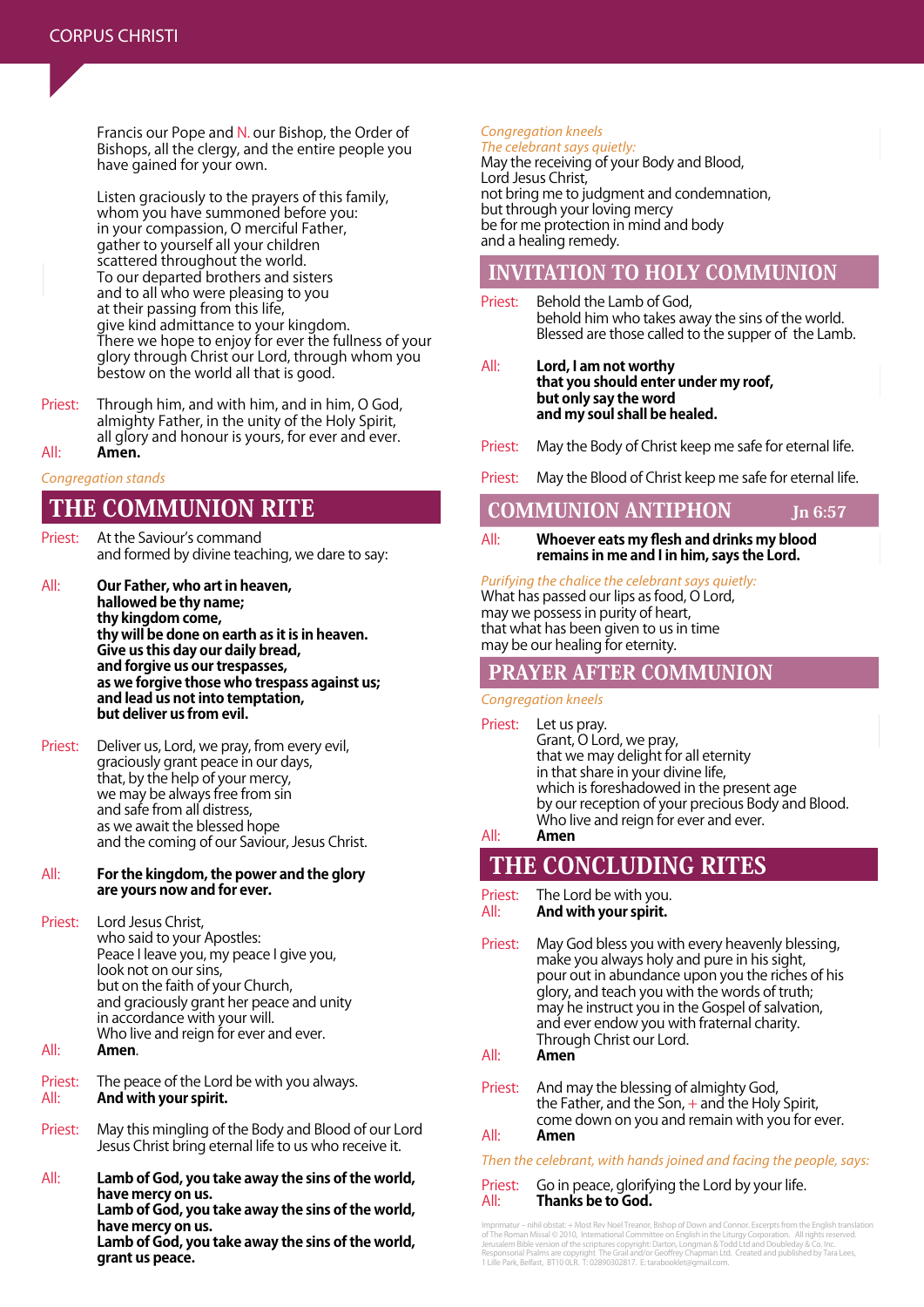

**Anima Christi** Soul of Christ, sanctify me. Body of Christ, save me. Blood of Christ, inebriate me. Waiter from the side of Christ, wash me. Passion of Christ, strengthen me. O good Jesus, hear me. Within thy wounds, hide me. Suffer me not to be separated from thee. From the malicious enemy defend me. In the hour of my death call me and bid me come unto thee That with thy saints I may praise thee forever and ever. Amen.

**Trocaire** gratefully acknowledge your generous donation of £3,471.30 received in response to the Lenten Campaign. This contribution will help to make a life-changing difference for families throughout the developing world, helping them to improve their lives and meet their basic needs

> **THIS WEEK'S CALENDAR** Monday 20 June – The Irish Martyrs Tuesday 21 June - St Aloysius Gonzaga Friday 24 June- Feast of the Sacred Heart Saturday 25 June – The Immaculate Heart of Mary

#### **THE SOLEMNITY OF THE SACRED HEART** will be observed on June 23, 2022.

Devotion to the Sacred Heart is one of the most widely practiced and well-known devotions, taking Jesus' physical heart as the representation of his divine love for humanity. The devotion especially emphasizes the unmitigated love, compassion, and long-suffering of the heart of Christ towards humanity.

**THE WORLD DAY OF PRAYER FOR PRIESTS** takes place every year on the Solemnity of the Most Sacred Heart of Jesus.

*O Jesus, our great High Priest, hear my humble prayers on behalf of your priests. Give them a deep faith, a bright and firm hope and a burning love which will ever increase in the course of their priestly life.*

*In their loneliness, comfort them. In their sorrows, strengthen them. In their frustrations, point out to them that it is through suffering that the soul is purified, and show them that they are needed by the Church; they are needed by souls; they are needed for the work of redemption.*

## **SACRAMENTS OF FIRST HOLY COMMUNION & CONFIRMATION**

Parents of children attending **SCHOOLS OTHER THAN PARISH SCHOOLS** who wish to have their child prepared for reception of either of the above Sacraments in 2023 are requested to contact the Parish Office as soon as possible.

#### **PAYING ATTENTION TO GOD: A WAY OF LISTENING 8 SATURDAYS. SEPT ʻ22-APRIL ʻ23.**

Slow down. Enjoy a day to yourself once a month. Learn how to listen differently and completely change your relationship with God and others. See the value of doubts and questions as you grow in love with God. Join experienced facilitators, skilled in Ignatian and Celtic approaches in a group of Christians of all denominations. North Belfast. Practical down to earth experiences. Plain English. No study. Listening. Laughing. **Interested?** For further info/application see www.firststepwell.com or contact James McClure at Edgehill 028 90767950. Closing date for applications: 7 August, 2022.



We remember our beloved dead: **Month's Mind:** Ann McMahon: Myles Nelson. **Anniversaries:** Gerald McPolin: Vicente & Juane Ferrer: Rosaleen Lennon: Kathleen Hamill: Sean Rickard: Elizabeth McConnell: Maureen Kearney: all our deceased fathers. May they rest in peace.

**BULLETIN NOTICES AND ANNIVERSARIES** Bulletin Notices should be with the Parish Office by **12 noon on Monday** to be included in the weekend bulletin. Thank you.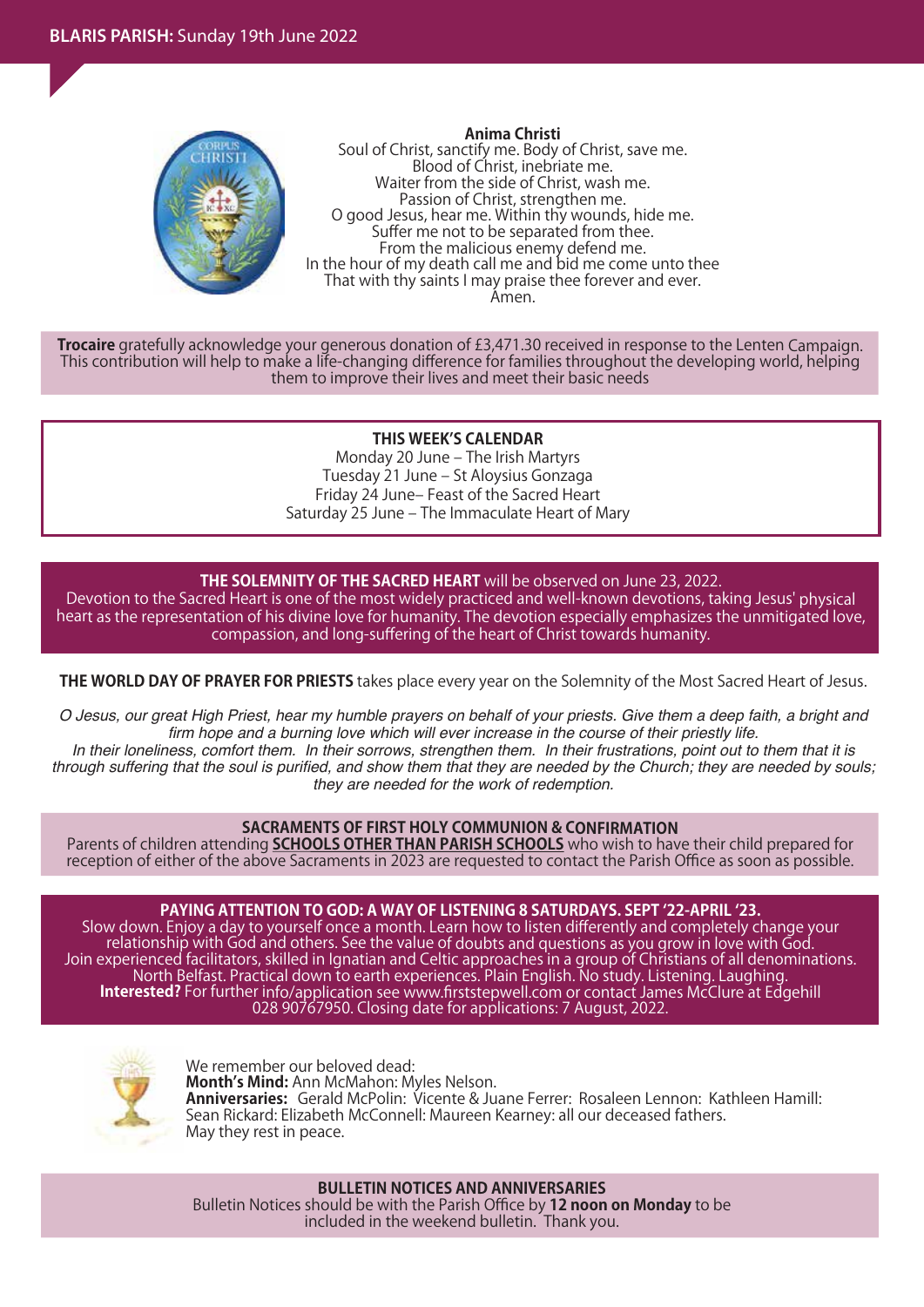

# **HAPPY FATHER'S DAY**

#### **Gospel Commentary**

There is a very precious early Christian document called the Didachè, discovered only in 1873, though Christian writers through the ages always knew of its existence. It was written sometime between the years 50 and 100, and so it is even earlier than some of the New Testament. It contains the very first use of the word ʻeucharist'. It is very moving to read this and to imagine the lives of the Christians who spoke and heard those words in the infancy of the Church.

Here is part of what it says: "At the Eucharist, offer the eucharistic prayer in this way. Begin with the chalice: ʻWe give thanks to you, our Father, for the holy Vine of your servant David, which you have made known to us though your servant Jesus. Glory be to you, world without end.' Then over the broken bread: 'We give thanks to you, our Father, for the life and knowledge you have made known to us through your servant Jesus. Glory be to you, world without end. As this broken bread, once dispersed over the hills, was brought together and became one loaf, so may your Church be brought together from the ends of the earth into your kingdom."

I remember that distant day when I ʻmade my First Communion'. I remember waking up, having nodded off during the Mass, to find my candle dripping grease. But they had got on with things while I slept. Looking back today I think: During the half-century and more since that time they have got on with lots of things while I slept! And I have to admit that I'm not very repentant about it. Some of the best things can happen to you while you sleep! The Scriptures say that God "pours gifts on his beloved while they slumber." And Jesus said that the Presence of God (the "Kingdom of God") is like seed that a farmer scatters in his field and that grows even when he's asleep. "Night and day, whether he sleeps or wakes, the seed sprouts and grows, though he does not know how" (Mark 4:27). We ourselves grew like that, when we were in the womb, and later: by day and by night our mothers watched over us; we were so sure of them that we could go sound asleep when we knew they were around. God sort of mothers us too!

We experienced our mother first as a source of food, and through that visible channel we experienced her as a source of love. God is mothering us, attracting us, trying to tame us frightened creatures. How do you tame an animal? By feeding it. Gradually the animal begins to trust you, begins to believe in your goodwill. We were (and maybe we still are) like little frightened animals. We have to be tamed into human society. Love is invisible and needs a visible channel. That visible channel is originally food. This wisdom of the body is taken up and exalted in the Eucharist. The food which is the Eucharist has the deepest significance. It is about our relationship with God, the ultimate womb from which our existence came.

At the heart of that relationship, for Christians, is Jesus. The great 14th-century mystic, Julian of Norwich, not only called God our ʻmother', but she called Jesus our mother! This may seem very strange, even weird. But, as always, she meant something luminous, and she had profound reasons for saying it. She did not mean that Jesus is like your mother! She meant the reverse: your mother is like Jesus! Your mother fed you from her own body. Our mother's care for us may well be the best image we have of God - and of Jesus.

On this feast of the Body and Blood of the Lord don't be too grown up to let the visceral images of the Eucharist play around your mind!

Fr Donagh O'Shea, O.P., www.goodnews.ie